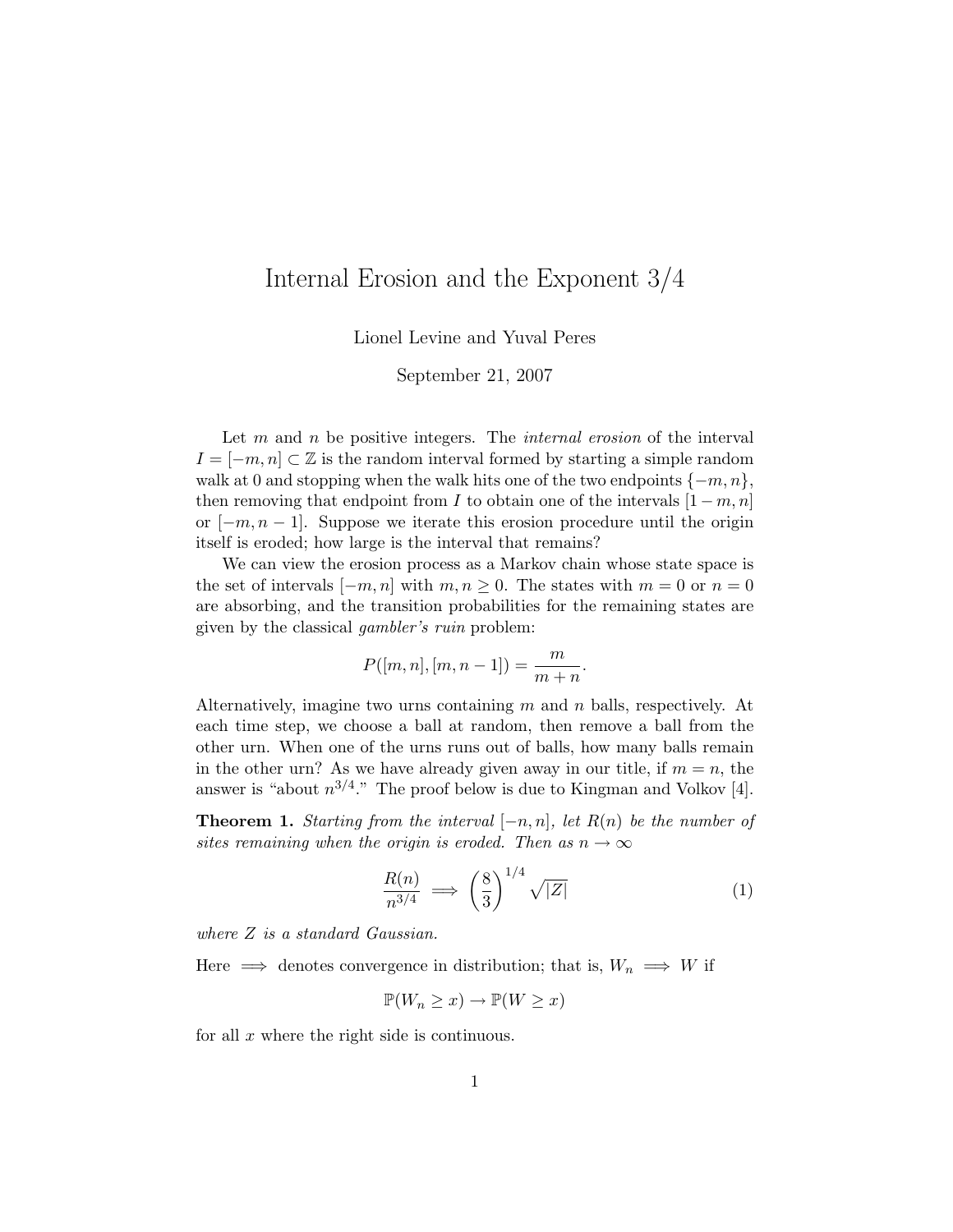Proof. We rephrase our model in terms of exponential variables [2]. For each integer  $j \geq 1$ , let  $X_j, Y_j$  be independent exponentially distributed random variables with mean j. For each j, replace the edge  $(j - 1, j)$  by a rod of length  $X_j$ , and the edge  $(-j, 1-j)$  by a rod of length  $Y_j$ . Viewing the entire interval  $[-n, n]$  as a single rod, let the two ends burn continuously at a constant rate. Note that

$$
\mathbb{P}(X_j > Y_k) = \frac{j}{j+k} = P([-j,k],[-j,k-1]).
$$

By the "memoryless" property of exponentials (i.e., the fact that  $X_j - Y_k$ , conditioned to be nonnegative, has the same distribution as  $X_j$ , the set of integer sites remaining when the origin burns has the same distribution as  $R(n)$ .

When the origin burns, the remaining rod has length

$$
L_n = \left| \sum_{j=1}^n X_j - \sum_{j=1}^n Y_j \right|.
$$

We have

$$
\operatorname{Var}\left(\sum_{j=1}^{n} X_j - \sum_{j=1}^{n} Y_j\right) = 2\sum_{j=1}^{n} j^2 = \frac{2n^3}{3} + O(n^2),
$$

and it is easy to check that the hypotheses of the Lindeberg central limit theorem  $[1, Ch. 2, (4.5)]$  apply. Thus

$$
\frac{L_n}{n^{3/2}} \implies \sqrt{\frac{2}{3}}|Z| \tag{2}
$$

where  $Z$  is a standard Gaussian.

Now write  $S_k = Y_1 + \ldots + Y_k$ . Conditional on  $S_n > X_1 + \ldots + X_n$ , we have

$$
S_{R(n)} \le L_n < S_{R(n)+1}.\tag{3}
$$

Note that

$$
\mathbb{P}(Y_{R(n)+1} > y) \le \sum_{j=1}^{n} \mathbb{P}(Y_j > y) \le n \mathbb{P}(Y_n > y) = n e^{-y/n}.
$$

Taking  $y = cn^{3/2}$  we obtain  $n^{-3/2}Y_{R(n)+1} \to 0$  a.s. Scaling (3) by  $n^{-3/2}$ , we obtain from (2)

$$
\frac{S_{R(n)}}{n^{3/2}} \implies \sqrt{\frac{2}{3}}|Z|.\tag{4}
$$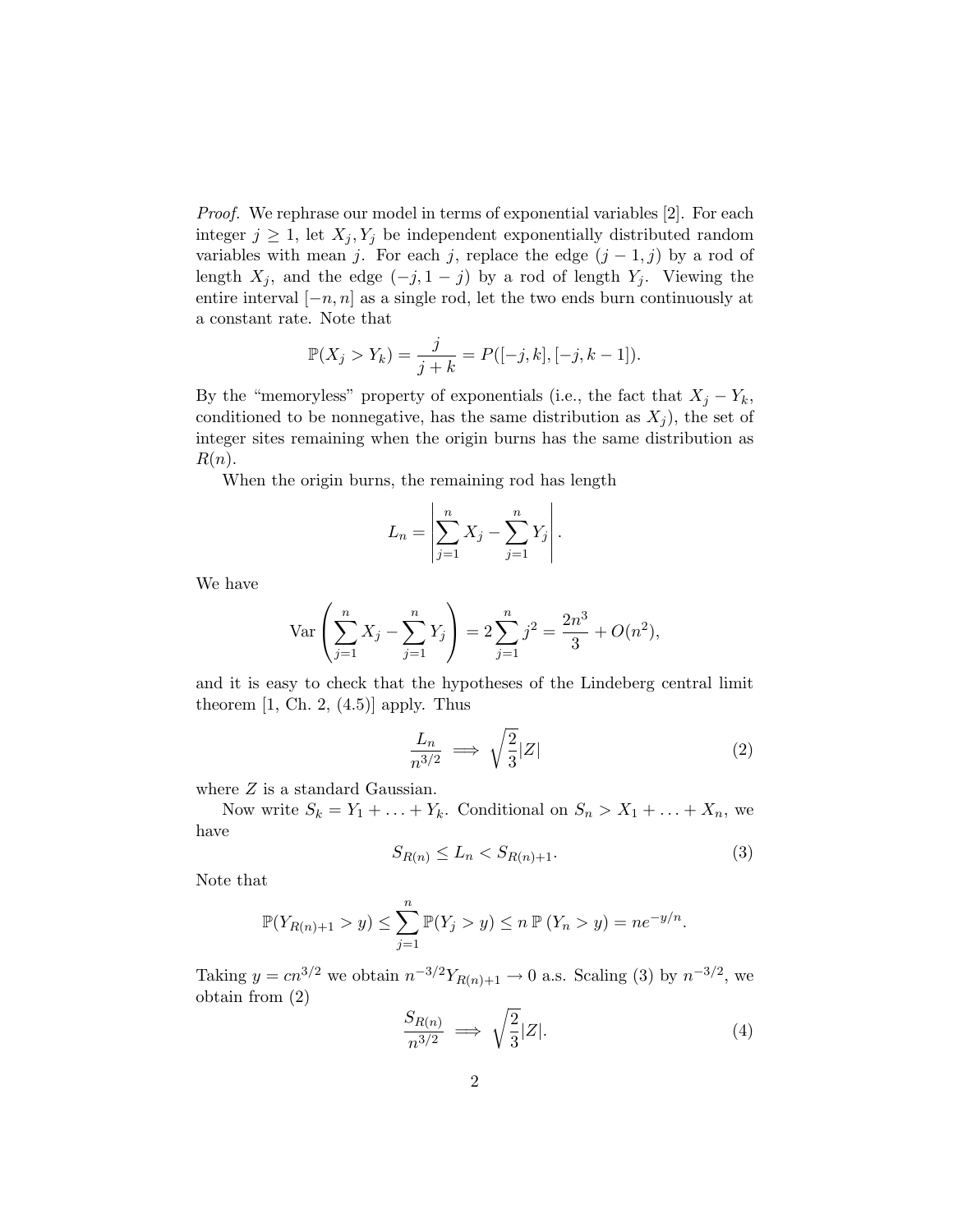In particular,  $S_{R(n)} \implies \infty$  and hence  $R(n) \implies \infty$ . By the strong law of large numbers for non-identically distributed random variables [6, 16.3.II.A], we have  $S_k/k^2 \rightarrow \frac{1}{2}$ , a.s., hence

$$
\frac{S_{R(n)}/n^{3/2}}{R(n)^2/n^{3/2}} = \frac{S_{R(n)}}{R(n)^2} \implies \frac{1}{2}.
$$

From [1, Ex. 2.11] we conclude that

$$
\frac{R(n)^2}{n^{3/2}} \implies \sqrt{\frac{8}{3}}|Z|. \quad \Box
$$

In the case of an asymmetric interval, we obtain a strong law for the number of sites remaining when the origin is eroded.

**Theorem 2.** Fix a real number  $a > 1$ . Starting from the interval  $[n, |an|]$ , let  $R(n)$  be the number of sites remaining when the origin is eroded. Then as  $n \to \infty$ 

$$
\frac{R(n)}{n} \to \sqrt{a^2 - 1}, \qquad a.s.
$$

Proof. Rephrasing using exponentials as in the proof of Theorem 1, the remaining rod when the origin burns has length  $|L_n|$ , where

$$
L_n = \sum_{j=1}^{\lfloor an \rfloor} Y_j - \sum_{j=1}^n X_j.
$$

Since

$$
\mathbb{E}L_n = \frac{a^2n^2}{2} - \frac{n^2}{2} + O(n),
$$

by the strong law of large numbers we have

$$
\frac{L_n}{n^2} \to \frac{a^2 - 1}{2}, \qquad a.s.
$$

In particular, with probability 1 we have  $L_n \geq 0$  for all sufficiently large n. Writing  $S_k = Y_1 + \ldots + Y_k$ , for sufficiently large *n* we have

$$
\frac{|L_n - S_{R(n)}|}{n^2} \le \frac{Y_{R(n)+1}}{n^2} \to 0, \qquad a.s.
$$

It follows that

$$
\frac{S_{R(n)}}{n^2} \to \frac{a^2 - 1}{2}, \qquad a.s.
$$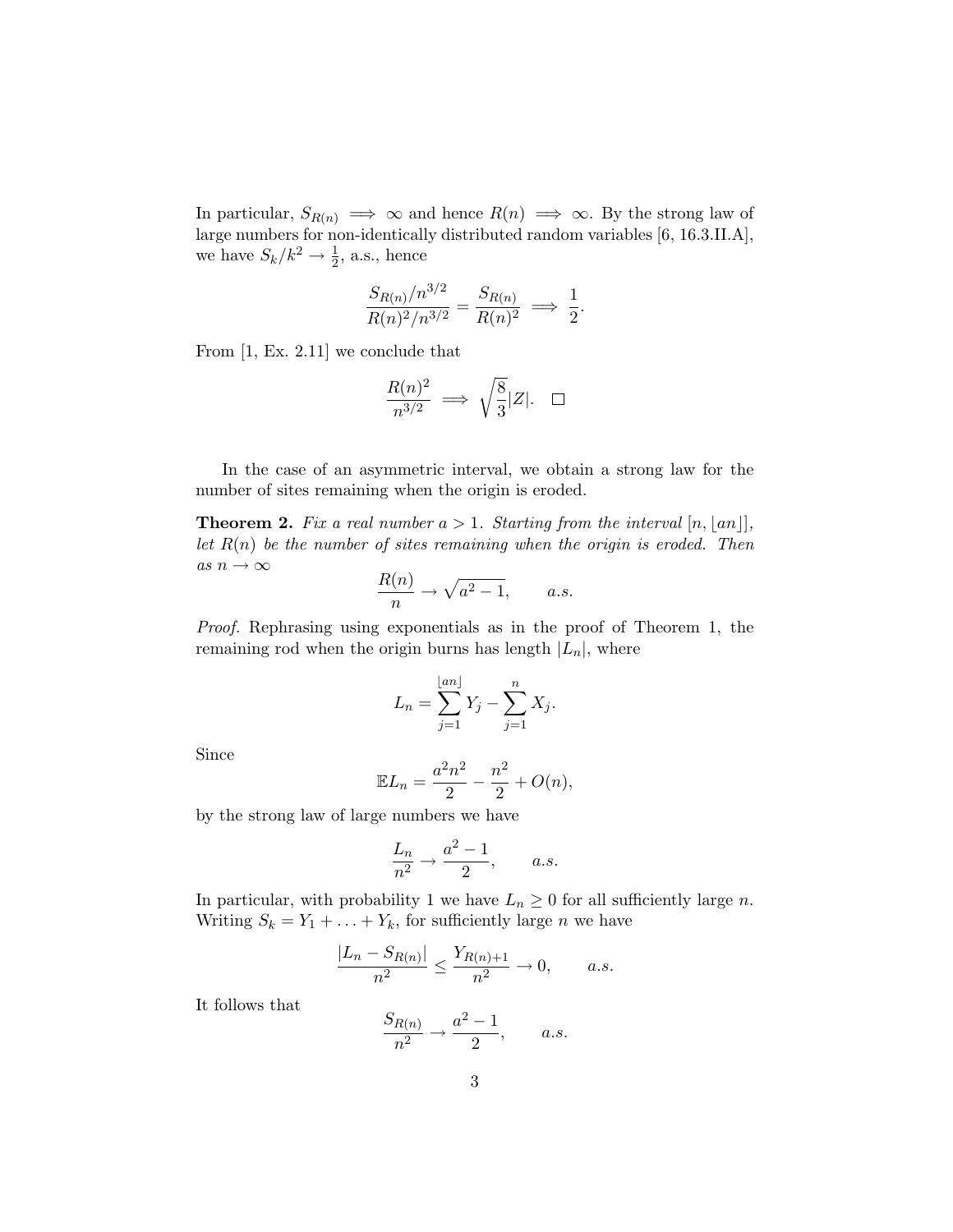

Figure 1: Internal erosion of a box of side length 500 and a disk of radius 250 in  $\mathbb{Z}^2$ .

In particular,  $S_{R(n)} \to \infty$  a.s. and hence  $R(n) \to \infty$  a.s. Thus by the strong law,

$$
\frac{S_{R(n)}}{R(n)^2} \to \frac{1}{2}, \qquad a.s.
$$

Combining the previous two lines, we obtain  $(R(n)/n)^2 \to a^2 - 1$ , a.s.  $\Box$ 

It is natural to consider internal erosion in a higher-dimensional setting. Given a finite set  $A \subset \mathbb{Z}^d$  containing the origin, we can successively erode points from A by starting a simple random walk at the origin and stopping when the walk reaches a point adjacent to the complement of  $A$ , then removing that point from A. The process stops when the origin itself is eroded. Pictured in Figure 1 are the results when A is a box and a disk in  $\mathbb{Z}^2$ .

At first glance, our internal erosion model seems similar to internal diffusion-limited aggregation (internal DLA), defined by starting a random walk at the origin and stopping when it exits the set  $A$ , then adjoining that point to A. However, the behavior of internal DLA is quite different: Lawler, Bramson and Griffeath [5] show that in the limit as A becomes large, it approaches a ball. Internal DLA exhibits none of the fractal-type growth seen in Figure 1. Rather, our internal erosion model can be regarded as an "inversion" of the classical model of *diffusion-limited aggregation* (DLA), in which a cluster of sites in  $\mathbb{Z}^2$  initially consisting only of the origin grows as random walkers coming "from infinity" stick when they reach a point adjacent to the cluster. DLA is famously difficult to analyze rigorously. In particular, it is believed, but not proved, that the cluster reaches distance r